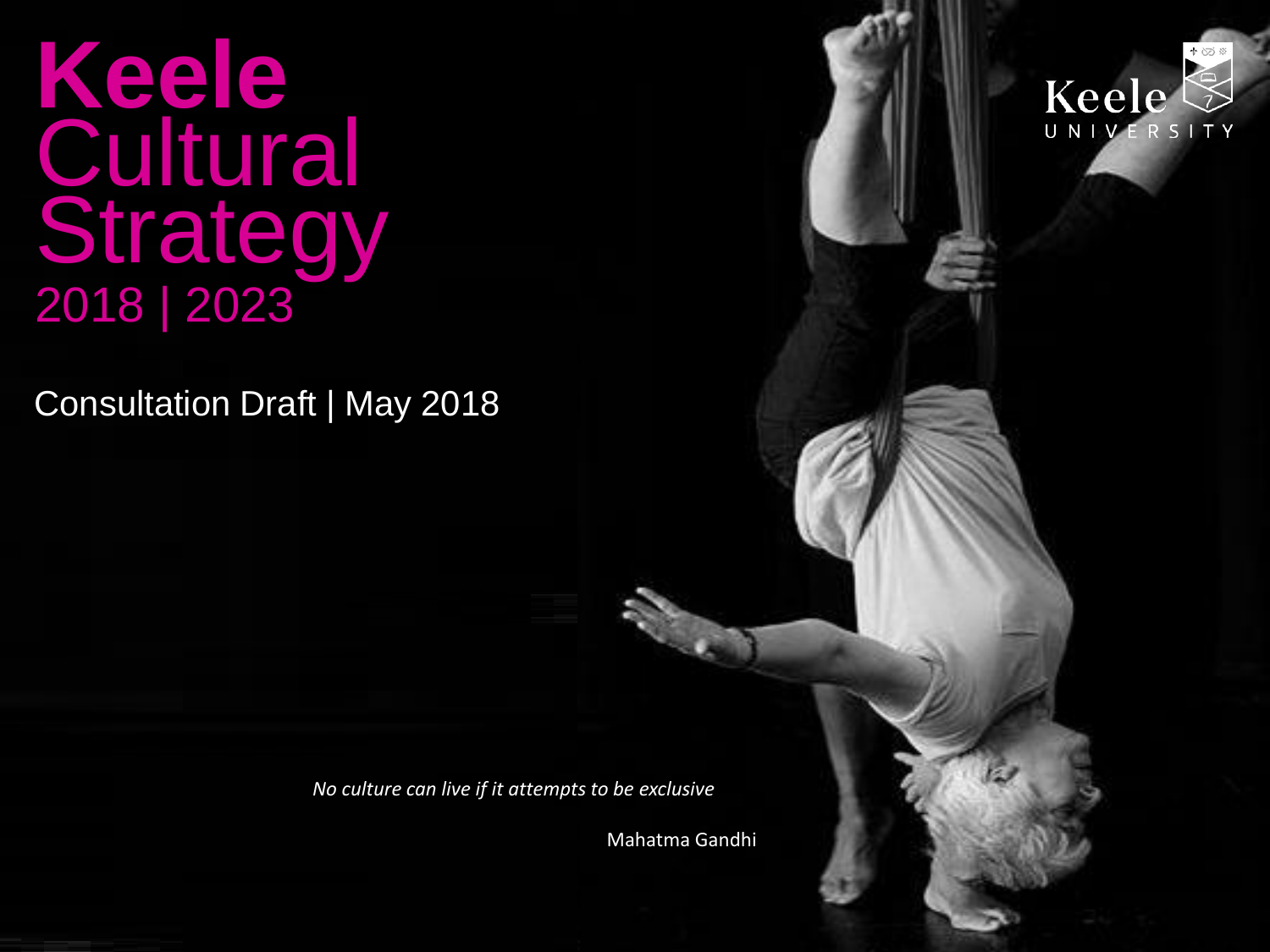# **Keele Cultural Strategy** 2018 | 2023

This consultation document presents a draft strategic framework for the University's cultural activities (broadly defined) over the period 2018 to 2033. These could include creative activities in the curriculum, public engagement with research, outreach with schools and young people, student placements and internships, business support, creative research methods, public lectures, debates and familiar ArtsKeele activities such as music, film, creative writing and visual arts.

In developing the strategy, we have taken the opportunity to rethink the place of arts and culture in the life of the University, recognising that cultural, creative and arts-based activities can help us carry out our 'core missions' of education and research in more engaging and effective ways.

Arts, culture and creativity can help us to better connect the University and its students with communities in the local area. It can act as a catalyst for all kinds of impact outside the University, including improving cultural vibrancy, promoting health and wellbeing, enabling communities to address challenges, fostering curiosity and an interest in learning, and promoting economic development through cultural regeneration and business support.

We have developed some measurable targets to enable the strategy to be monitored and these will be included in the final version. The aim is to increase the amount of cultural activity by better coordinating our efforts, and working more effectively to capture new sources of income.

**Consultation** Opens: 8th May Closes: 21st June 2018

Online consultation page: [https://www.keele.ac.uk/artskeele/](https://www.keele.ac.uk/artskeele/keeleculturalstrategyconsultation/) keeleculturalstrategyconsultation/

Email: [arts@keele.ac.uk](mailto:arts@keele.ac.uk)

Postal address: ArtsKeele Keele University Keele Staffordshire ST5 5BG

**Key consultation questions**

What are your views on the direction of the strategy? Are there any gaps or areas we could develop further? Do you have any ideas for projects or activities to help turn the strategy into reality? What would you see as the key enablers and barriers in achieving the ambitions set out? Do you have any questions about the strategy? Do you have any further comments to add?